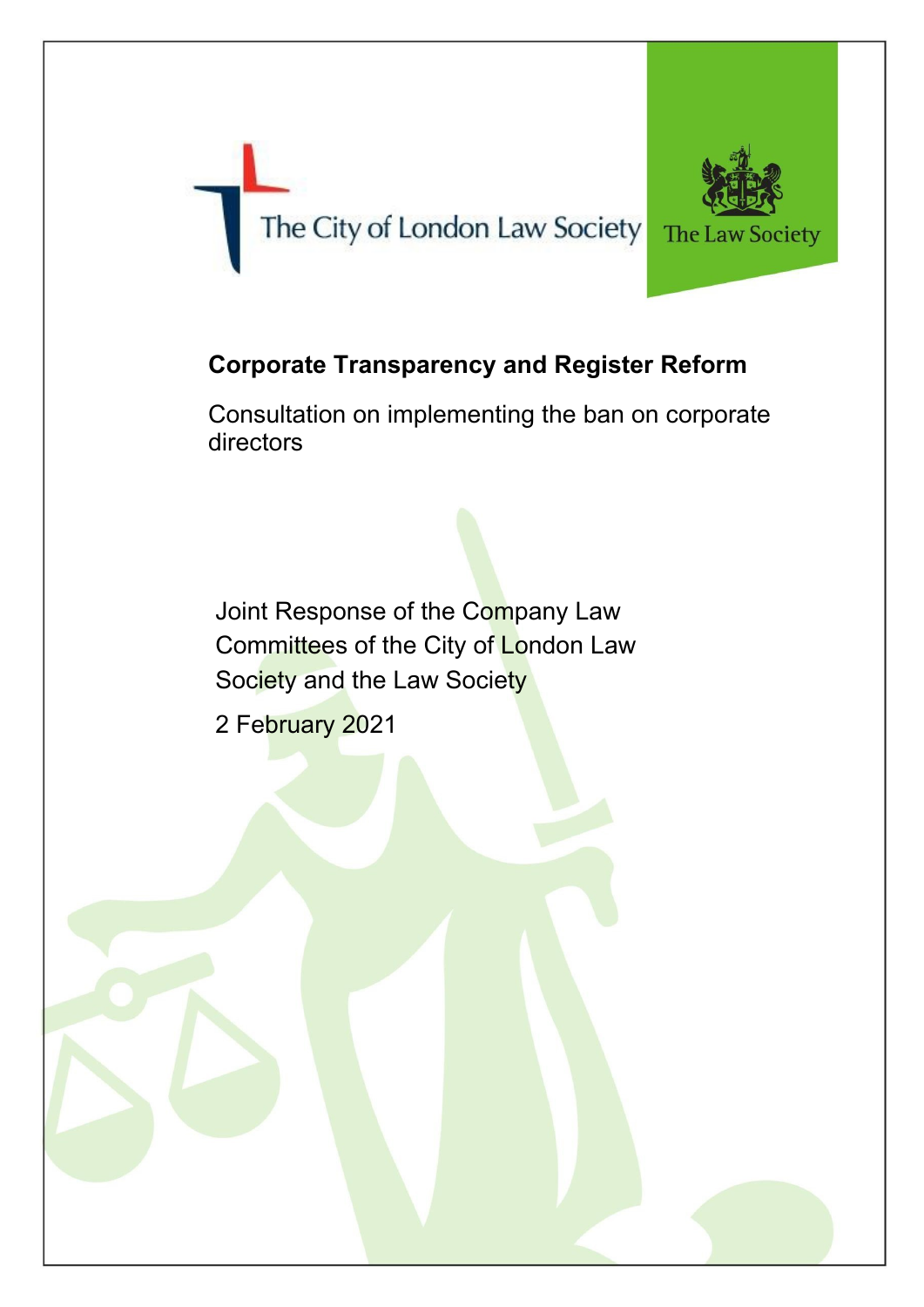## **JOINT RESPONSE OF THE COMPANY LAW COMMITTEES OF THE LAW SOCIETY AND THE CITY OF LONDON LAW SOCIETY TO THE CORPORATE TRANSPARENCY AND REGISTER REFORM CONSULTATION ON IMPLEMENTING THE BAN ON CORPORATE DIRECTORS**

# **1. INTRODUCTORY COMMENTS**

- 1.1 The views set out in this paper have been prepared by a Joint Working Party of the Company Law Committees of the City of London Law Society (**CLLS**) and the Law Society of England and Wales (the **Law Society**).
- 1.2 The CLLS represents approximately 17,000 City lawyers through individual and corporate membership, including some of the largest international law firms in the world. These law firms advise a variety of clients from multinational companies and financial institutions to Government departments, often in relation to complex, multijurisdictional legal issues. The CLLS responds to a variety of consultations on issues of importance to its members through its 19 specialist committees.
- 1.3 The Law Society is the professional body for solicitors in England and Wales, representing over 170,000 registered legal practitioners. It represents the profession to Parliament, Government and regulatory bodies in both the domestic and European arena and has a public interest in the reform of the law.
- 1.4 The Joint Working Party is made up of senior and specialist corporate lawyers from both the CLLS and the Law Society.
- 1.5 As a general comment, we welcome the proposed exception, which we think will facilitate business efficiency without compromising transparency. We have, however, identified some specific situations in which the proposals may present a problem for legitimate business structures, and we have suggested some solutions to those. We also have some questions and comments about the proposed consequences of different scenarios, including where a corporate director is appointed to the board of an entity which is itself a corporate director.

#### **2. RESPONSES TO CONSULTATION QUESTIONS**

**2.1 Question 1: In your view, will the proposed 'principles' based exception deliver a pragmatic balance between improving corporate transparency and providing companies adequate scope to realise the legitimate benefits of the use of corporate directors?**

We consider the proposal to strike a broadly pragmatic and workable balance.

We note that section 156A(1) CA 2006 refers to who may be "appointed" as a director of a company, rather than who may hold that position. So, for example, if Company 1 appoints Company 2 (which at that time has all natural directors) as a director, the legislation does not appear to have any impact if Company 2 subsequently appoints a corporate director to its own board. We assume this will be addressed in the regulations made under section 156B CA 2006.

The consequences of any breach will also need to be addressed. It is worth noting here that a company may not have control over who is appointed as a director of it. Under section 156A(3) an appointment in breach of section 156A(1) and the exceptions made by regulation will be void. Because this has the effect of changing who a company's directors are, and may affect the ability of a company to hold a quorate board meeting (and validly transact business), we would suggest that, in the event of a breach, the regulations should provide a short grace period (eg one month) for the situation to be remedied.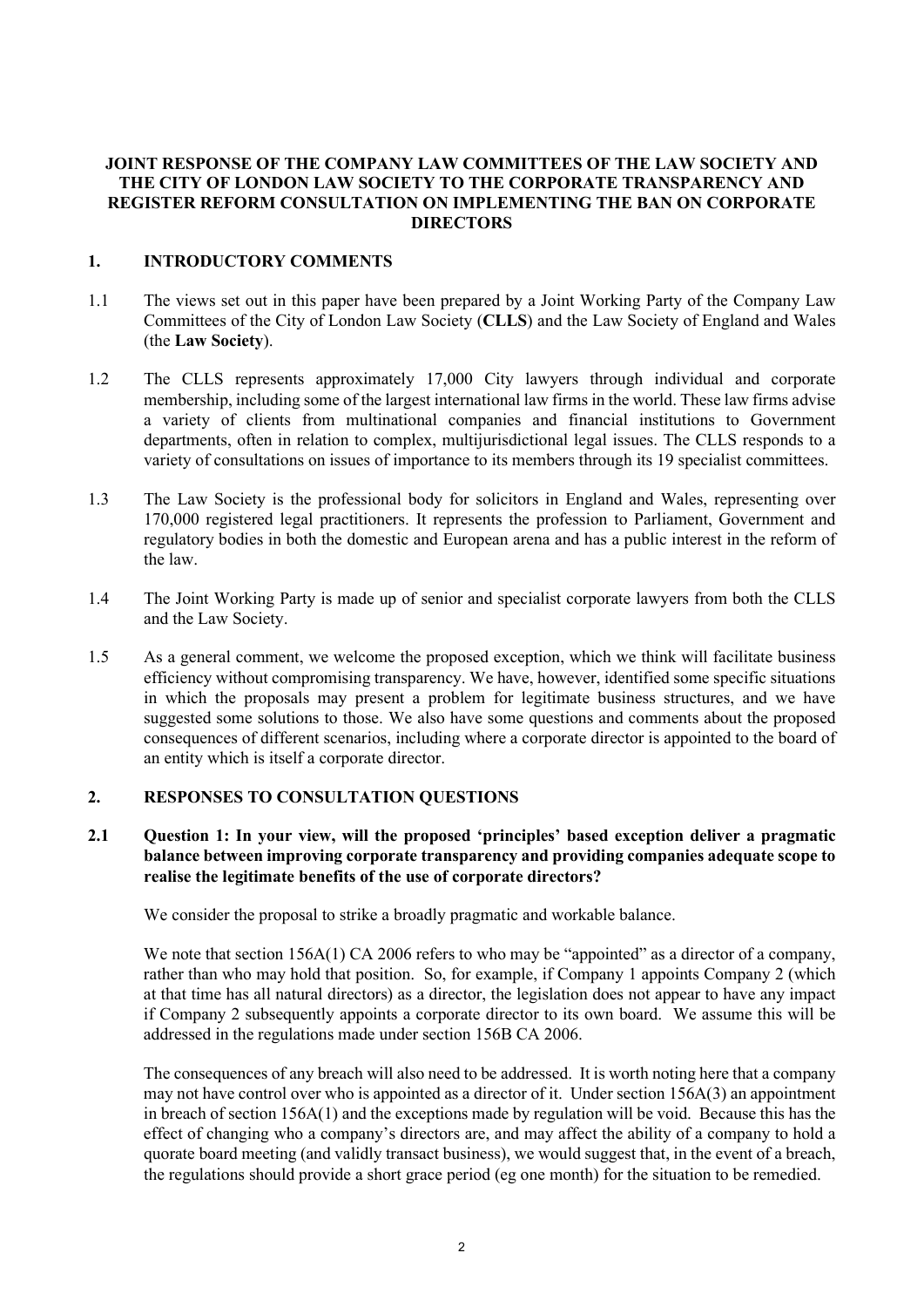# **2.2 Question 2: Bearing in mind the transparency objective, is the scope of the exception proportionate and reasonable?**

#### Yes.

We consider ID verification of all relevant natural persons by Companies House to be a reasonably straightforward and workable solution.

We support the inclusion of overseas companies within the exemption, although in our experience it is relatively unusual for overseas companies to be corporate directors of UK companies. However, in the case of an overseas company, it may be less straightforward to determine who the directors of that overseas company are if the jurisdiction in question does not have a public register. Guidance as to what may be an appropriate way of establishing this in such jurisdictions would be helpful (although this should not be prescriptive or exclusive).

To achieve the objective of transparency to the public, is it intended that the identity of the natural person directors of an overseas corporate director should also be disclosed and made available to the public, perhaps when appointing the director and as part of the annual confirmation statement?

# **2.3 Question 3: Assuming that ID verification will form a fundamental element of the corporate director regime, what do you see as the arguments for and against allowing LPs and LLPs be appointed as corporate directors? If they are to be allowed, how should the principle of natural person directors apply within these partnership models?**

#### **LPs**

As an English Limited Partnership does not have separate corporate personality, it could not currently be appointed as a corporate director, and we see no reason to change this.

#### **LLPs**

We would support the possibility of an LLP being appointed as a corporate director, although this is something we see rarely in practice. In relation to determining the identity of the people "behind" an LLP, we would note that a designated member of an LLP is not akin to a director of a company. Having said that, where an LLP is a director of a UK company, we consider – on balance – that requiring the designated members of that LLP to be natural persons is a workable solution. As acknowledged in the consultation paper, it is very important not to restrict who may be a member of an LLP, as corporate members of LLPs are used in a wide variety of legitimate scenarios.

We also wonder how this will work where a non-UK LLP, which may not have designated members, acts as a corporate director. Will that non-UK LLP be required to have managing members who are natural persons?

#### **2.4 Question 4: Do these reporting requirements appear proportionate and reasonable?**

Overall, yes.

In relation to UK companies, the position is relatively straightforward. It would be helpful if the new Companies House system (once up and running) could automatically flag any breach to the companies involved. As noted above, in the event of any breach, we think it would be desirable to allow a short grace period for the breach to be remedied. A prompt notification system combined with a grace period would allow the companies involved to seek to resolve the situation promptly and before issues arise in relation to a company's ability to hold quorate board meetings and transact business.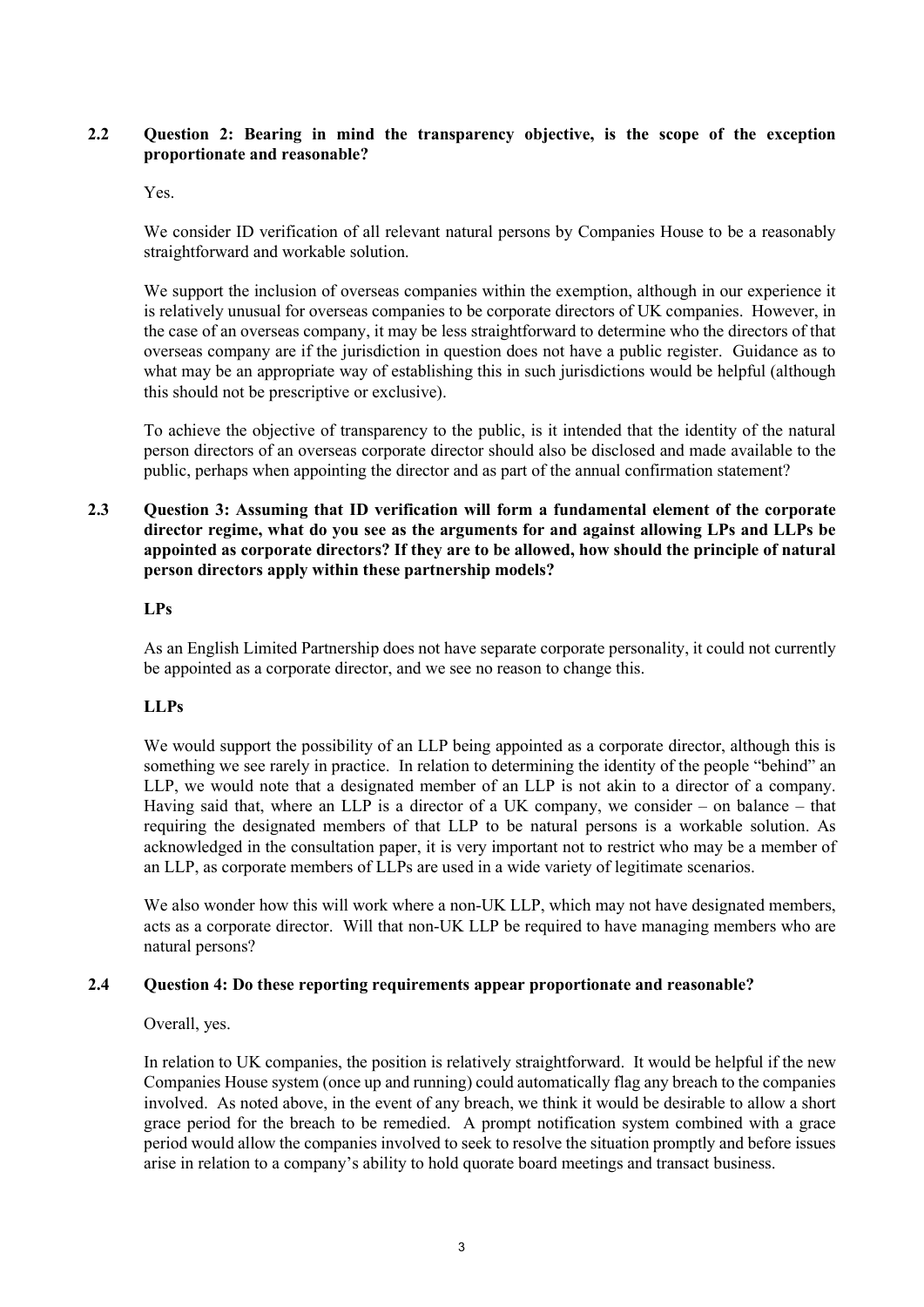In relation to overseas companies and the annual confirmation requirement, although it may take longer for any breaches to come to light, we agree it seems reasonable to require Company C in your example to assure itself that Company D has no corporate directors. Again, a grace period, allowing the situation to be resolved before issues arise as to the validity of business transacted, would be desirable.

We note the proposals treat UK and non-UK corporate directors differently. To illustrate this using your example, if C appoints UK company D as its corporate director – the regulations could be framed so as to make any attempt by D to appoint E as a corporate director ineffective. However, if company D is an overseas company, the UK would have no jurisdiction over any attempt by D to appoint E as a corporate director (although it would be open to UK regulations to provide that, in these circumstances, D no longer falls within the exception which allows it to be a director of C). It may therefore be that the consequences of any attempted breach (and the related triggers and grace periods) will differ in relation to UK and non-UK corporate directors.

# **2.5 Question 5: Does the Impact Assessment provide a reasonable assessment of the costs and benefits of the prohibition and possible exceptions? In particular:**

• **Do you have any evidence as to why companies have reduced their use of corporate directors since the primary legislation was passed?**

In our experience, a number of companies have done this in view of the upcoming prohibition, to avoid having to make changes when it comes into effect.

• **Do you have any evidence on what might be the costs to companies from the proposed restrictions on corporate directors?** 

No comment.

### **2.6 Question 6: What are your views on applying the proposed Corporate Director principles more broadly to a) LLPs, and b) LPs, and how would you envisage ID verification operating in those contexts?**

# **(a) LLPs**

As noted above, a designated member is not a quasi director, and it is important not to prevent LLPs from having corporate members; doing so would have an effect equivalent to banning corporate shareholders of companies and would create serious and costly issues within many perfectly legitimate group structures.

Having said that, if the requirement were to be that a company may only be a designated member of an LLP if all of its directors are natural persons – in most cases, we consider that this would be workable. We do see LLPs with corporate members – for example, in asset management businesses, sometimes in real estate joint ventures and sometimes within wholly owned group structures (often for funding purposes) – but in most cases the corporate member is a company with natural person directors.

However, such a requirement could cause significant issues in the pensions context. Many pension trustee companies have a professional corporate trustee on the board. Ensuring the boards of these professional corporate trustees consist only of natural persons should be achievable, but the problem arises in relation to the funding structures of some large pension schemes. In some such schemes the pension trustee company is a member of an LLP (alongside the sponsor company). Under the proposal, where the pension trustee company is a designated member of the LLP, it would be unable to continue to have a professional corporate trustee on its board. Removing that professional trustee input could be detrimental to the governance and running of the pension scheme. This type of structure